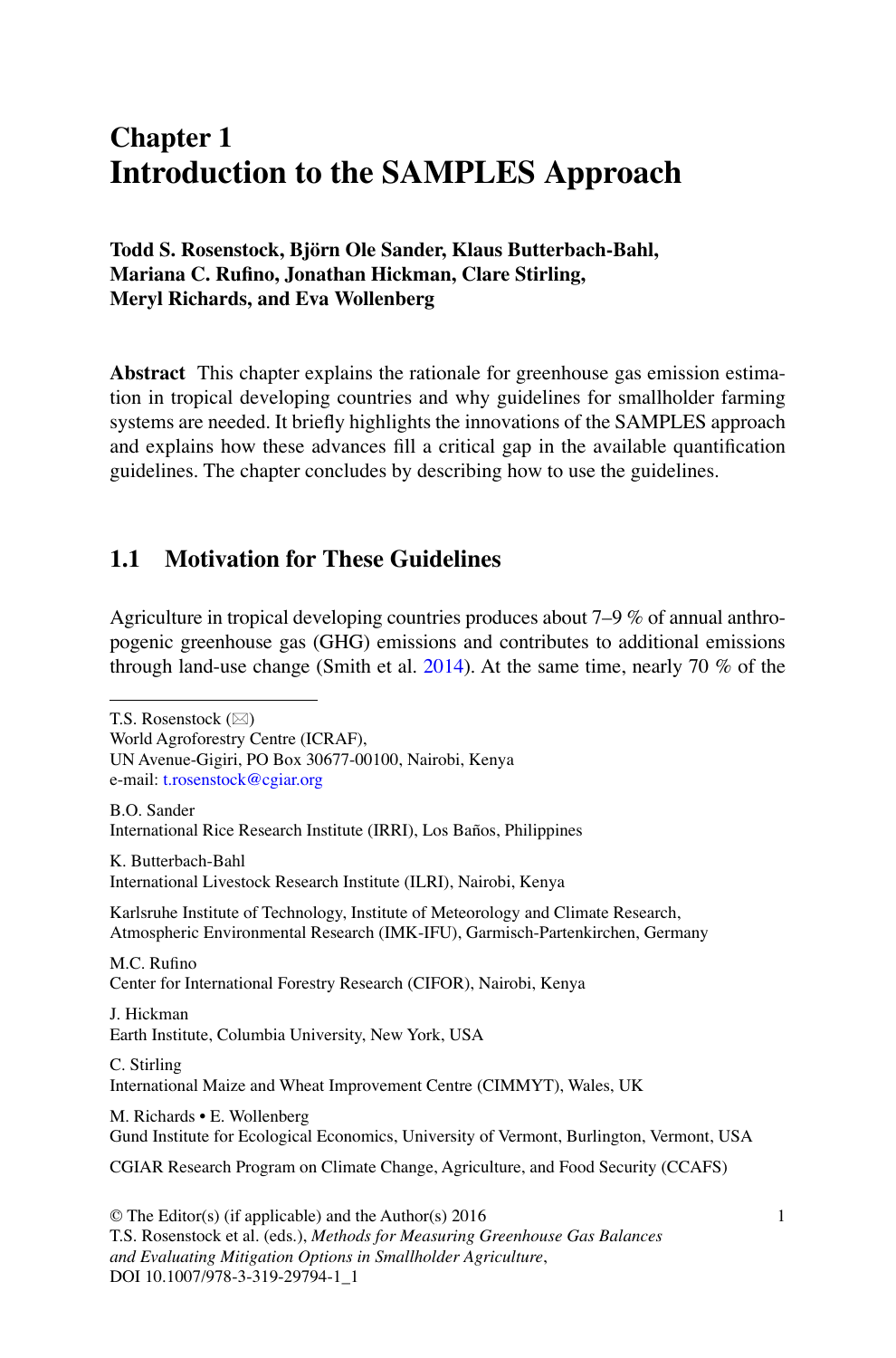technical mitigation potential in the agricultural sector occurs in these countries (Smith et al. [2008](#page-12-1)). Enabling farmers in tropical developing countries to manage agriculture to reduce GHG emissions intensity (emissions per unit product) is consequently an important option for mitigating future atmospheric GHG concentrations.

 Our current ability to quantify GHG emissions and mitigation from agriculture in tropical developing countries is remarkably limited (Rosenstock et al. 2013). Empirical measurement is expensive and therefore limited to small areas. Emissions can be estimated for large areas with a combination of field measurement, modeling and remote sensing, but even simple data about the extent of activities is often not available and models require calibration and validation (Olander et al 2014). These guidelines focus on how to produce field measurements as a method for consistent, robust empirical data and to produce better models.

 For all but a few crops and systems, there are no measured data for the emissions of current practices or the practices that would potentially reduce net emissions. For crops, significant information has been gathered for irrigated rice systems  $e.g.,$  in the Philippines, Thailand, and China (Linquist et al. 2012; Siopongo et al. 2014) and for nitrous oxide emissions from China where high levels of fertilizer are applied (Ding et al. [2007](#page-11-2); Vitousek et al. 2009). Yet measurements of methane from livestock—a major source of agricultural GHG emissions in most of the developing world—are lacking (Dickhöfer et al. 2014). Similarly, little to no information exists for most other GHG sources and sinks. Smallholder farms comprise a significant proportion of agriculture in the developing world in aggregate, as high as 98 % of the agricultural land area in China, for example, yet tend to escape attention as a source of significant emissions because of the small size of individual farms.

 The dearth of empirical data contributes to why most tropical developing countries, all of which are non-Annex 1 countries of the UNFCCC, report emissions to the UNFCCC using Tier 1 methodologies with default emission factors , rather than more precise Tier 2 or Tier 3 methods and country-specific emission factors (Ogle et al. [2014 \)](#page-11-4). However, Tier 1 default emission factors represent a global average of data derived primarily from research conducted in temperate climates for monocultures, which is very different from the complex agricultural systems and landscapes typical of smallholder farms in the tropics. Given our knowledge of the mechanisms driving emissions and sequestration (e.g., temperature, precipitation, primary productivity, soil types, microbial activity, substrate availability), there is reason to believe that these factors represent only a rough approximation of the true values for emissions (Milne et al. [2013](#page-11-5)).

 Field measurement of GHG emissions in tropical developing countries is generally done using methods developed in temperate developed countries. However, multiple factors complicate measurement of agricultural GHG sources and sinks in non-Annex 1 countries and necessitate approaches specifi c to the conditions common in these countries, including heterogeneity of the landscape, the need for low-cost methods, and the need for improving farmers' livelihood and food security.

*Heterogeneous landscapes* . Annex-1 countries are dominated by industrial agriculture, usually monocultures with commonly defined practices, over relatively large expanses. The combination of high research intensity and large-scale agriculture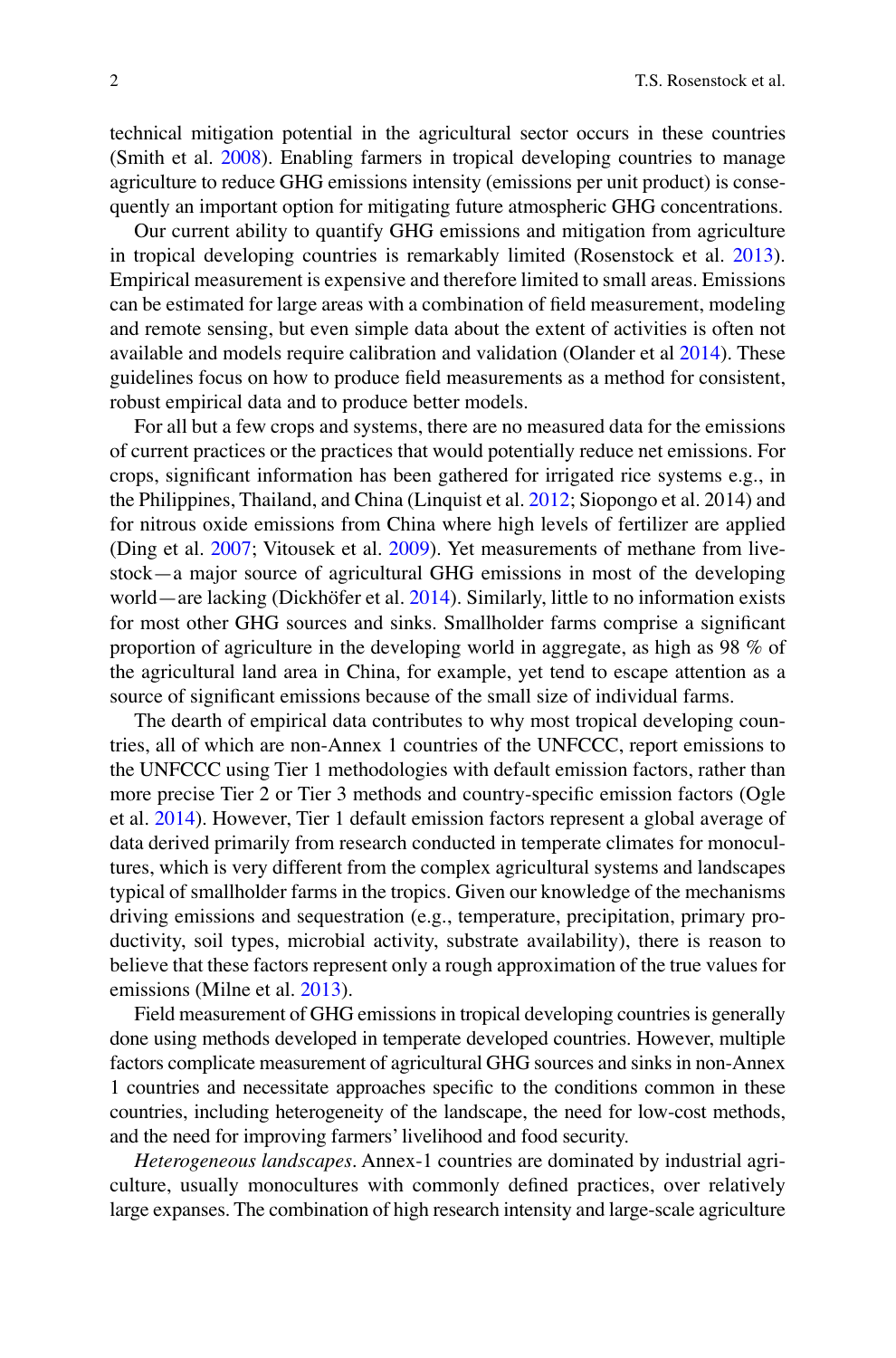in developed countries creates a homogenous, relatively data-rich environment where point measurements of key sources (e.g., soil emissions from corn production in the Midwestern US or methane production from Danish dairy animals) can be extrapolated with acceptable levels of uncertainty to larger areas using empirical and process-based models (Del Grosso et al. 2008; Millar et al. 2010).

 In contrast, many farmers (particularly smallholders) in tropical developing countries operate diversified farms with multiple crops and livestock, with field sizes often less than 2 hectares. For example, in western Kenya maize is often intercropped with beans, trees, or both and in regions with two rainy seasons, maize might be followed in the rotation by sorghum or other crops. Exceptions exist of course, such as in Brazil, where industrial farming is well established and farms can be thousands of hectares. Where heterogeneity does exist, it complicates the design of the sampling approach in terms of identifying the boundary of the measurement effort, stratifying the farm or landscape, and determining the necessary sampling effort. Capturing the heterogeneity of such systems, as well as comparing the effects of mitigation practices or agronomic interventions to improve productivity, often demands an impractical number of samples (Milne et al. [2013 \)](#page-11-5). Methods are needed to stratify complex landscapes and target measurements to the most important land units in terms of emissions and/or mitigation potential.

*Resource limitations* . People and institutions undertaking GHG measurements have different objectives, tolerances for uncertainty, and resources. Cost of research is one of the major barriers faced by non-Annex 1 countries in moving to Tier 2 or Tier 3 quantification methods. Some methods require sampling equipment, laboratory analytical capacity, and expertise that is not available in many developing countries. Furthermore, different spatial scales (e.g., field, farm, or landscape) require different methods and approaches. The chapters in this volume guide the user in choosing from available methods, taking into account the user's objectives, resources and capacity.

*Improving livelihood and food security as a primary concern* . The importance of improving farmer's livelihoods and capacity to contribute to food security though improved productivity must be taken into account in mitigation decision-making and the research agenda supporting those decisions. Measuring GHG emissions per unit area is a standard practice for accounting purposes, but measuring emissions per unit yield allows tracking of the efficiency of GHG for the yield produced and informs agronomic practices (Linquist et al.  $2012$ ). This volume considers productivity in targeting measurements and sampling design, along with recommendations for cost-effective yield measurements.

 Improved data on agricultural GHG emissions and mitigation potentials provides opportunities to decision-makers at all levels. First and foremost, it allows governments and development organizations to identify high production, low-emission development trajectories for the agriculture sector. With the suite of farm- and landscape- level management options for GHG mitigation and improved productivity available for just about any site-specific situation, there are numerous options to select from. Country- or region-specific data allows more accurate comparison of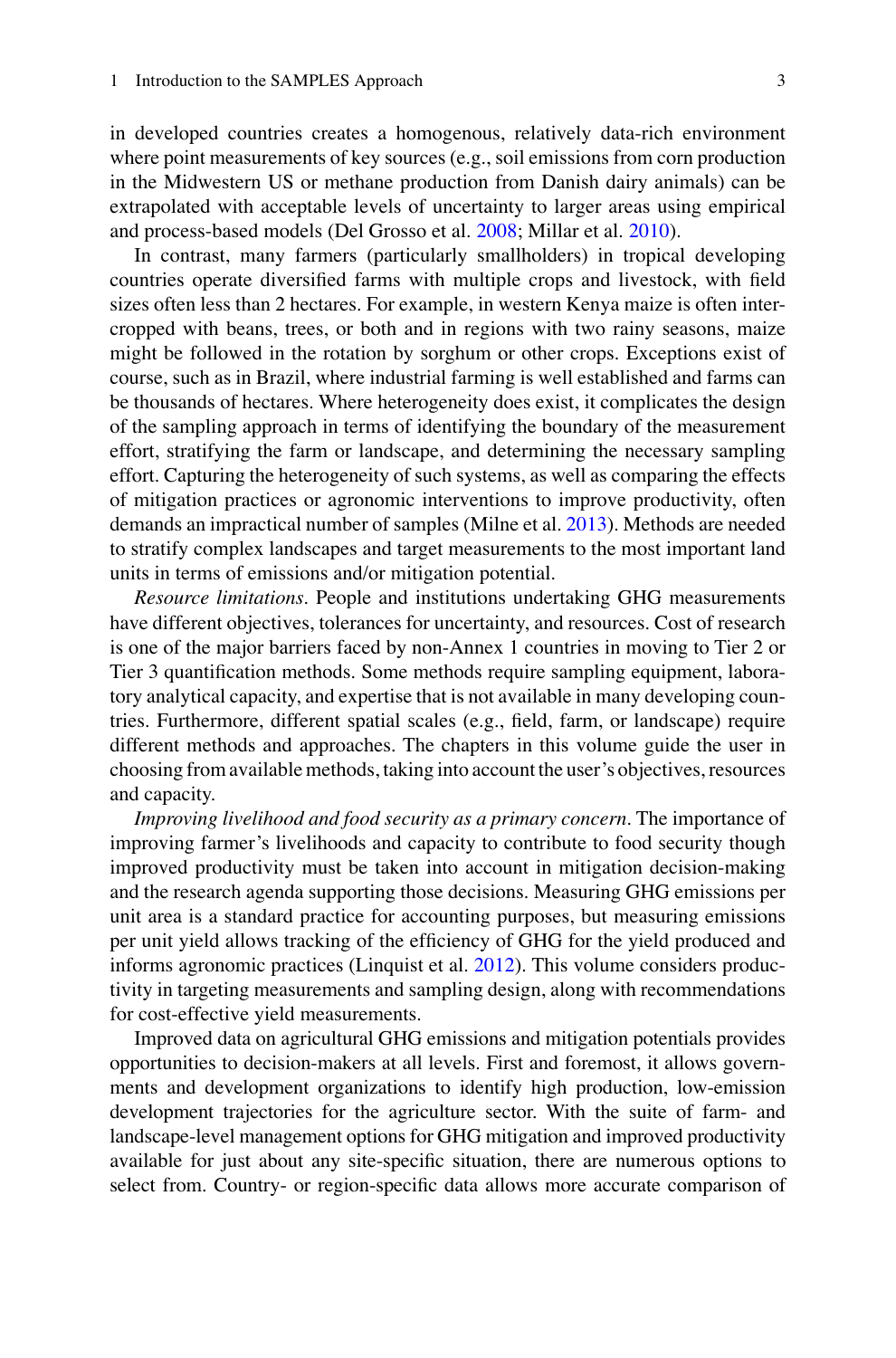<span id="page-3-0"></span>

**Fig. 1.1** (a) Total agricultural GHG emissions (GtCO<sub>2</sub>e yr-1) by country (CH<sub>4</sub> and N<sub>2</sub>O only). Data are average of emission figures from FAOSTAT database of GHG emissions from agriculture in 2010, EPA global emission estimates for 2010 and national reports to the United Nations Framework Convention on Climate Change (UNFCCC). If a country had not submitted a report to the UNFCC since the year 2000, we used only FAOSTAT and EPA data. (b) Percent of national emissions that come from agriculture, not including land-use, land-use change and forestry (LULUCF). Data from national reports to the UNFCCC

these options. Second, the prospects of the emerging green economy and potential for climate finance will dictate how emission reductions are both valued and verified. Verification, whether for Nationally Appropriate Mitigation Actions (NAMAs), Nationally Determined Contributions (NDCs), or product supply chain assessments, will require both reasonable estimates of baseline emissions and accurate quantification of emission reductions. Third, economies of tropical developing countries are largely dominated by agricultural production, and this sector contributes a significant fraction to their national GHG budgets (Fig.  $1.1$ ). Accurate data strengthen the basis for their negotiating position in global climate discussions.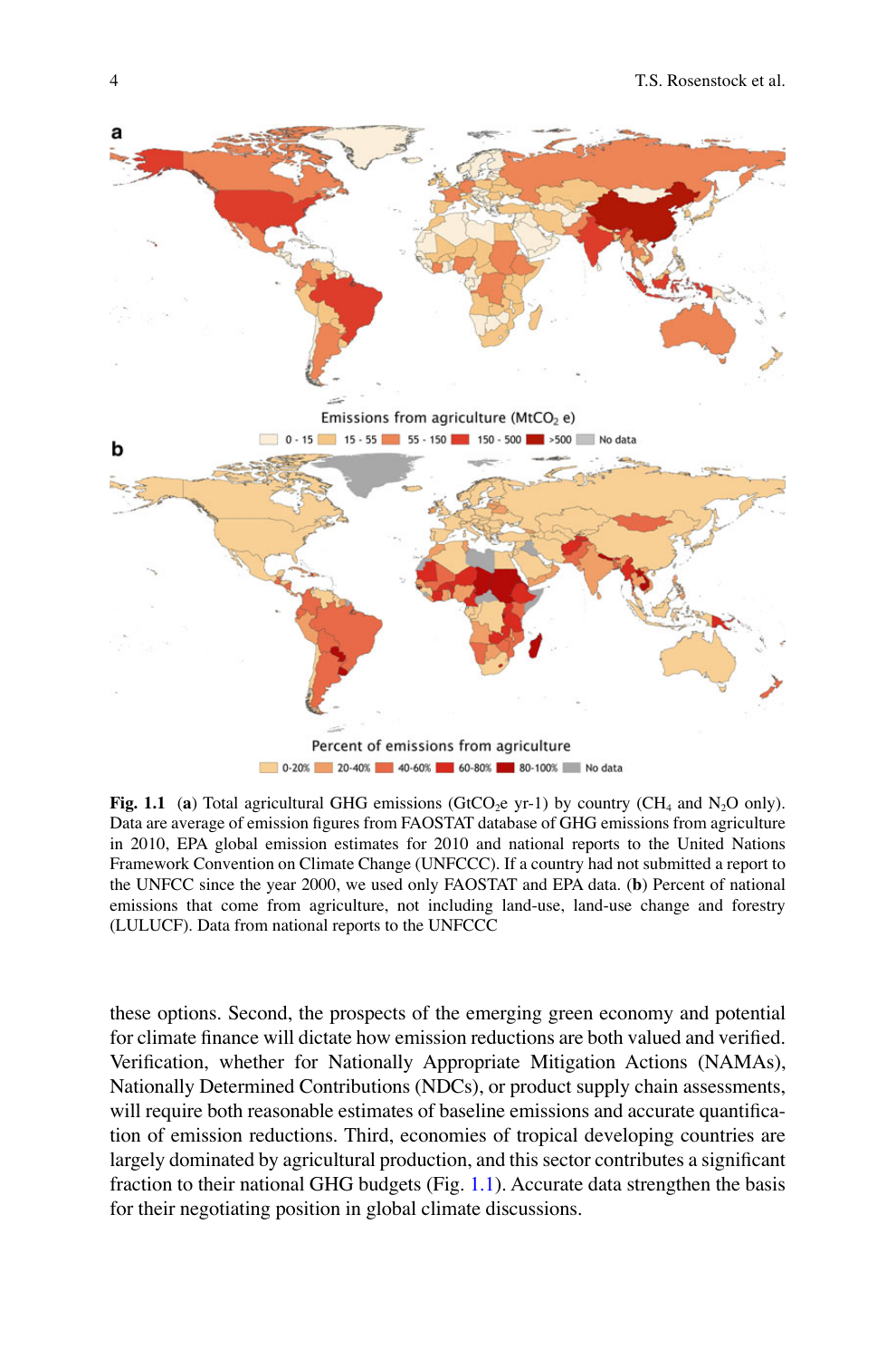# **1.2 Who Should Use These Guidelines?**

These guidelines are intended to inform anyone conducting field measurements of agricultural greenhouse gas sources and sinks, especially to assess mitigation options in smallholder systems in tropical developing countries. The methods provide a standard for consistent, robust data that can be collected at reasonable cost with equipment often available in developing countries. They are also intended to provide end users of GHG data with a standard to evaluate methods used in previous efforts and inform future quantification efforts. The comparative analyses found in these chapters are accompanied by the recommended step-by-step instructions for the methods on the SAMPLES website ([www.samples.ccafs.cgiar.org](http://www.samples.ccafs.cgiar.org/)).

Potential users of the guidelines include:

- National agricultural research centers (NARS). NARS researchers can use these guidelines to establish protocols for greenhouse gas measurement from agriculture within their institution and ensure comparability with other research partners. They may also be used to review the robustness of existing measurement methods or for finding ways to reduce costs.
- Compilers of national GHG inventories . These guidelines are intended to provide methods for data collection to support the development of Tier 2 emission factors and the calibration of process-based models for Tier 3 approaches.
- Developers of national and subnational mitigation plans that include agriculture. Strategies to limit or reduce emissions take multiple forms: Low-Emission Development Strategies (LEDS) , and Nationally Appropriate Mitigation Actions (NAMAs) and at the national scale, Nationally Determined Contributions (NDCs). Accurate information is required both in the planning phase, to establish baselines and compare potential interventions, and in the implementation phase, to measure, report, and verify (MRV) emissions reductions attributable to the strategy or policy. Field measurements are often necessary to generate national emission factors or calibrate models that can then be used in MRV systems. These guidelines should be used to ensure that field measurements methods are cost-effective, comparable across sites, and of sufficient accuracy.
- Agricultural commodity companies and agricultural development projects. These guidelines complement greenhouse gas accounting methodologies such as the Product Category Rules ( PCRs ) and carbon credit standards as well as agricultural greenhouse gas calculators such as EX-Ante Carbon Balance Tool (EX-ACT) (Bernoux et al. [2010](#page-11-8)) and Cool Farm Tool (Hillier et al. 2011). These methodologies and tools often require, or are improved by, user-input data corresponding to the project area, such as soil C stocks or emission factors for fertilizer application. These guidelines and the associated web resources provide methods—not usually covered in product and project standards—for the field measurements to generate these data.
- Students and instructors . Postgraduate students, advisors, and university instructors can use these guidelines as a manual in selecting research methods.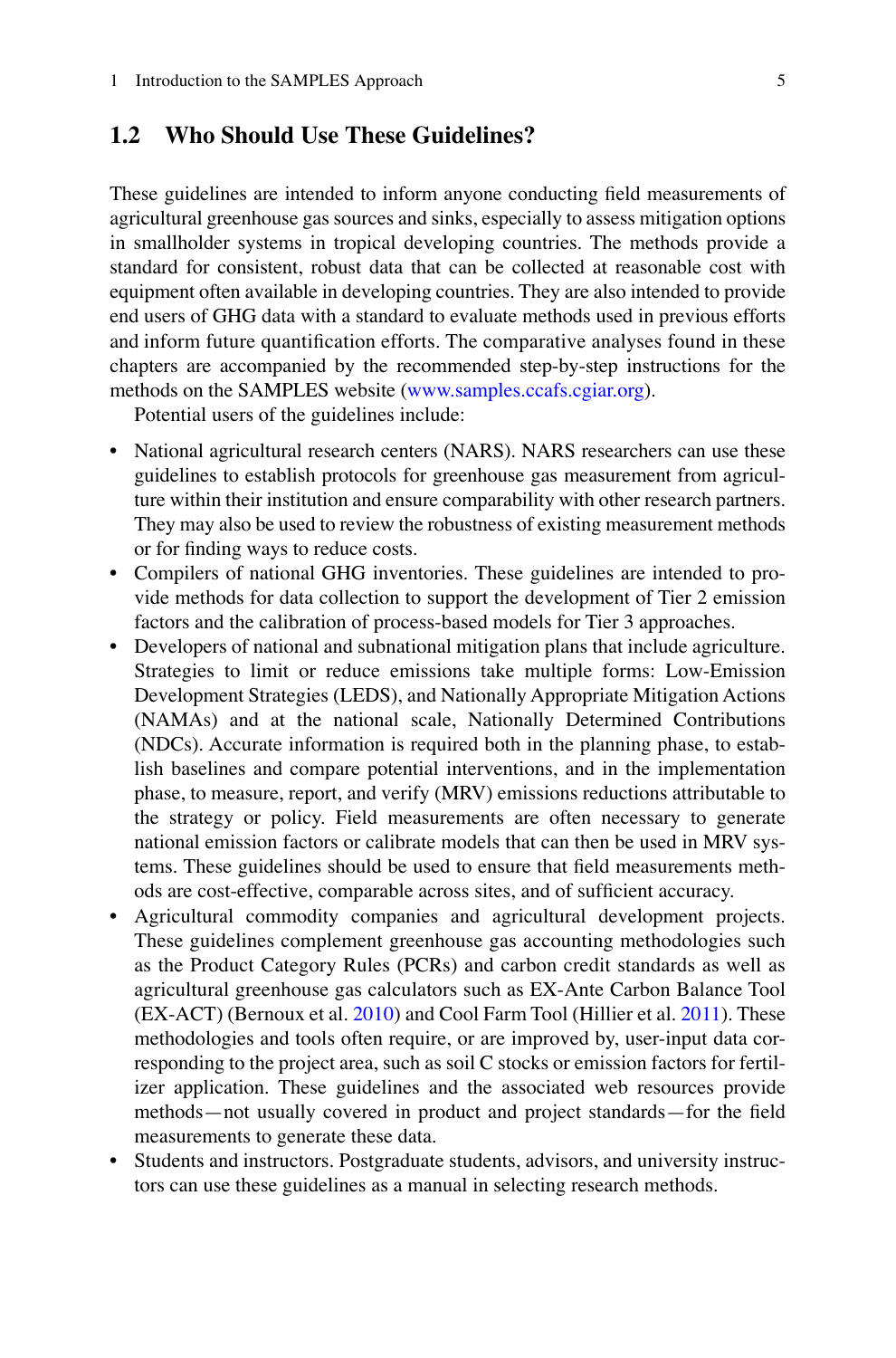## **Box 1.1 Make Best Use of Limited Resources by Carefully Selecting Practices for Testing**

 GHG measurement is often undertaken with the purpose of comparing mitigation practices. Too often, those practices are chosen randomly or opportunistically, without explicit consideration of their feasibility or mitigation potential. The results of GHG measurement research will be more useful if practices for testing are identified in a systematic way with input from relevant decision-makers. This can be thought of as a process of "filtering" options from a laundry list of potentials to a few for further testing.

*Identify the scope of practices for consideration*

 This can be seen as the "boundary" of potential options. Establishing a spatial boundary is a first step; this may be ecological (a watershed) or political (a county). Additionally, it is useful to further narrow the focus to particular agricultural activities or sectors. The criteria for doing so may include:

- Extent of an activity within the landscape. The targeting approach described by Rufino et al. (Chap. [2\)](http://dx.doi.org/10.1007/978-3-319-29794-1_2) is useful to determine this, as are agricultural census data and land-cover maps.
- Magnitude of emissions from a given agricultural activity. At the national scale, this can be estimated from FAOSTAT (FAOSTAT [2015 \)](#page-11-10), or the national communication to the UNFCCC. At farm or landscape scales, greenhouse gas calculators (Colomb et al. 2013) can provide a rough estimate.
- Stakeholder priorities. Government development plans and priorities may provide opportunities to incorporate mitigation practices that also improve production or livelihoods. Farmer unions and project funders may have priorities as well. It is good practice to consult a variety of stakeholders in identifying priority activities or sectors, including women and disadvantaged groups.
- Scale of practice changes to be considered. Different mitigation practices imply differing scales of change within an agricultural system. Some may be incremental practice changes (such as improved nitrogen-use efficiency), whereas others may modify the entire system (such as changing crops or animal breeds, or incorporating trees). Some mitigation options are not "practices" per se, but transformational changes such as different livelihoods or a change in land-use, such as changing from nomadic pasto-ralism to settled agriculture (Howden et al. [2011](#page-11-12)).

#### *Identify potential practices*

 Once the geography and scope of the mitigation effort have been established, develop a list of practices that may be applicable. Ideas may come from interviews and surveys of stakeholder groups as well as published literature. The website accompanying this volume includes resources for this purpose.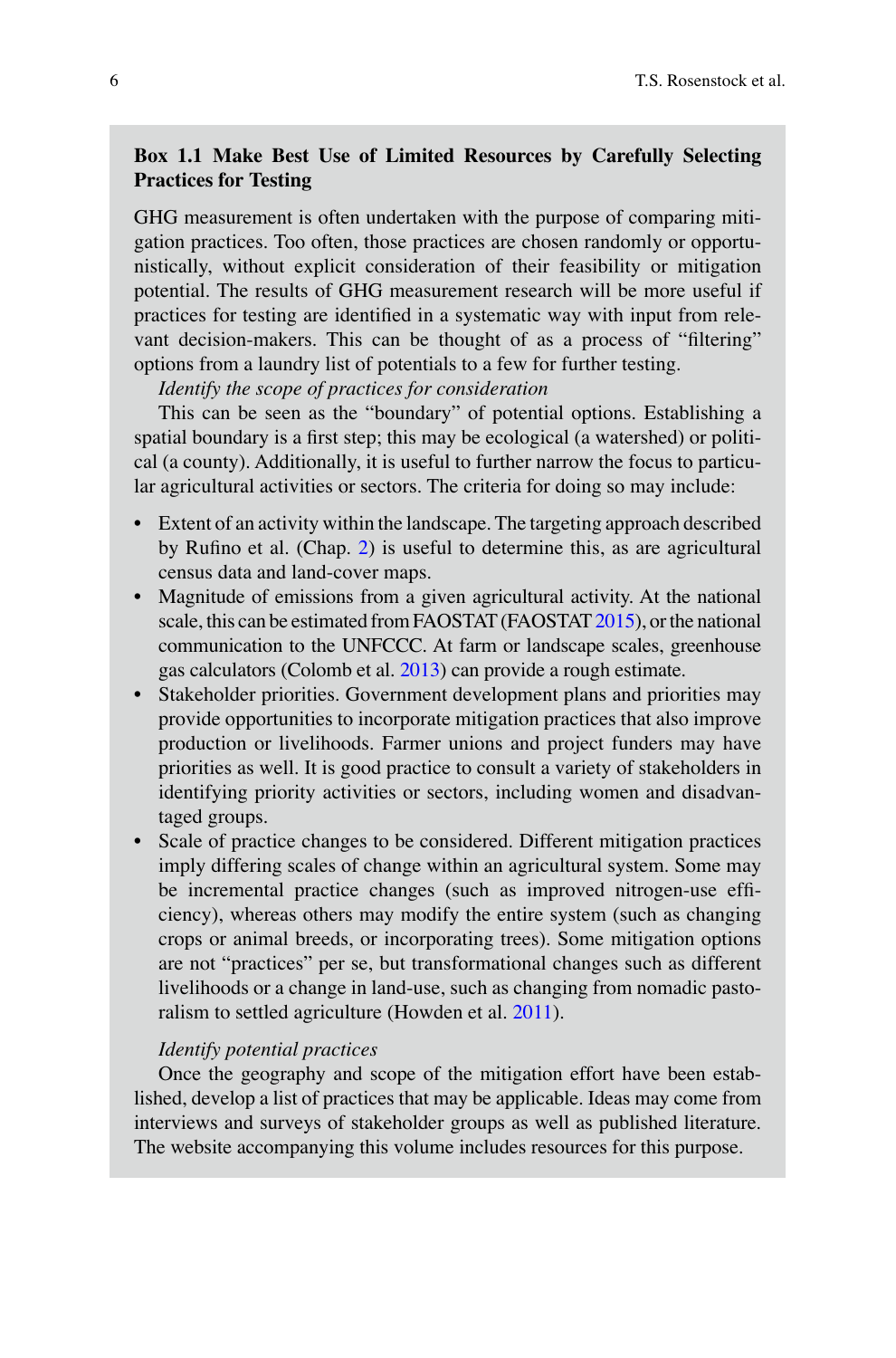#### **Box 1.1 (continued)** *Narrow the list of practices for testing*

 Several criteria should be used to narrow the list of practices to a smaller feasible number for field-testing.

- Likely mitigation potential. While the purpose of field measurements is to provide accurate information on mitigation potential, expert judgment and currently available emission factors and models can allow a rough estimate to guide field measurements toward practices with the largest potential for reducing emissions. Again, some greenhouse gas calculators are useful for this purpose. The CGIAR Research Program on Climate Change, Agriculture, and Food Security is currently developing a tool specifically to rank the most effective mitigation practices in a given geographic area (Nayak et al. 2014).
- *Uncertainty of current information* . Sometimes, the most relevant mitigation practice may be one that is already well studied in the project area, or for which uncertainty around mitigation potential is generally low. In these cases, it may be better to focus field measurement efforts on practices for which uncertainty is high, or globally available emission factors are not relevant. If uncertainty has not been quantified, it may be valuable to conduct a small initial measurement effort and compare these results with outputs from available models. This can then guide the larger measurement campaign to areas most needed to reduce uncertainty.
- *Benefits for adaptation and livelihoods*. Reduction of greenhouse gas emissions is not the primary focus of farmers or, usually, policy makers. Practices should also be prioritized based on their benefits in terms of productivity, income, and resilience to climate change. Here, input from farmers and their organizations is critical. Likewise, there may be barriers to adoption that make a particular practice impractical or require supportive policies, such as high upfront investment or lack of access to markets (Wilkes et al. [2013](#page-12-4)).
- *Available resources* . Funding, labor, and time will necessarily limit the number of practices for which measurements can be conducted.

## **1.3 How to Use These Guidelines**

 The ten chapters in this volume are grouped into three categories that correspond with the steps necessary to conduct measurement  $(1)$  question definition,  $(2)$  data acquisition and  $(3)$  "option" identification (synthesis) (Fig. 1.2). Some readers, such as those looking to evaluate mitigation options for an agricultural NAMA, may want to go through each step. Readers interested in measurement methods for a particular GHG source can go directly to the associated chapter.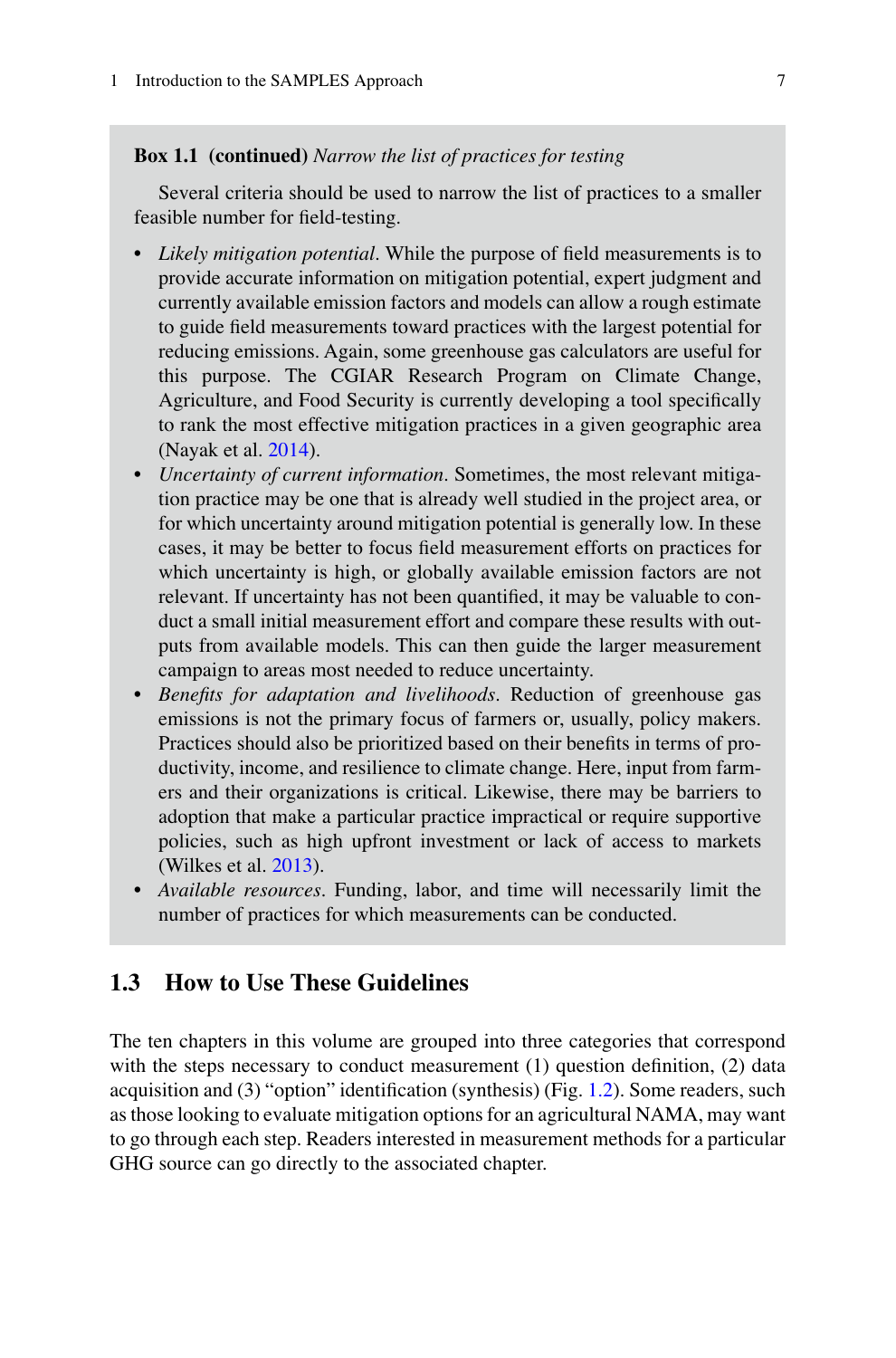<span id="page-7-0"></span>

 **Fig. 1.2** Steps and their results of the SAMPLES approach. Each step yields inputs for subsequent steps, though components within each step are optional and subject to the interest of the inquiry.

#### *Step 1. Question definition*

Question definition defines the scope, boundaries and objectives of a measurement program. Measurement campaigns may be undertaken for a number of GHG quantification objectives such as developing emission factors, GHG inventories, or identifying mitigation options. The objective has considerable leverage on how and what is measured. In this volume, *Rufino et al.* (Chap. [2](http://dx.doi.org/10.1007/978-3-319-29794-1_2)) describes methods for characterizing heterogeneous farming systems and landscapes,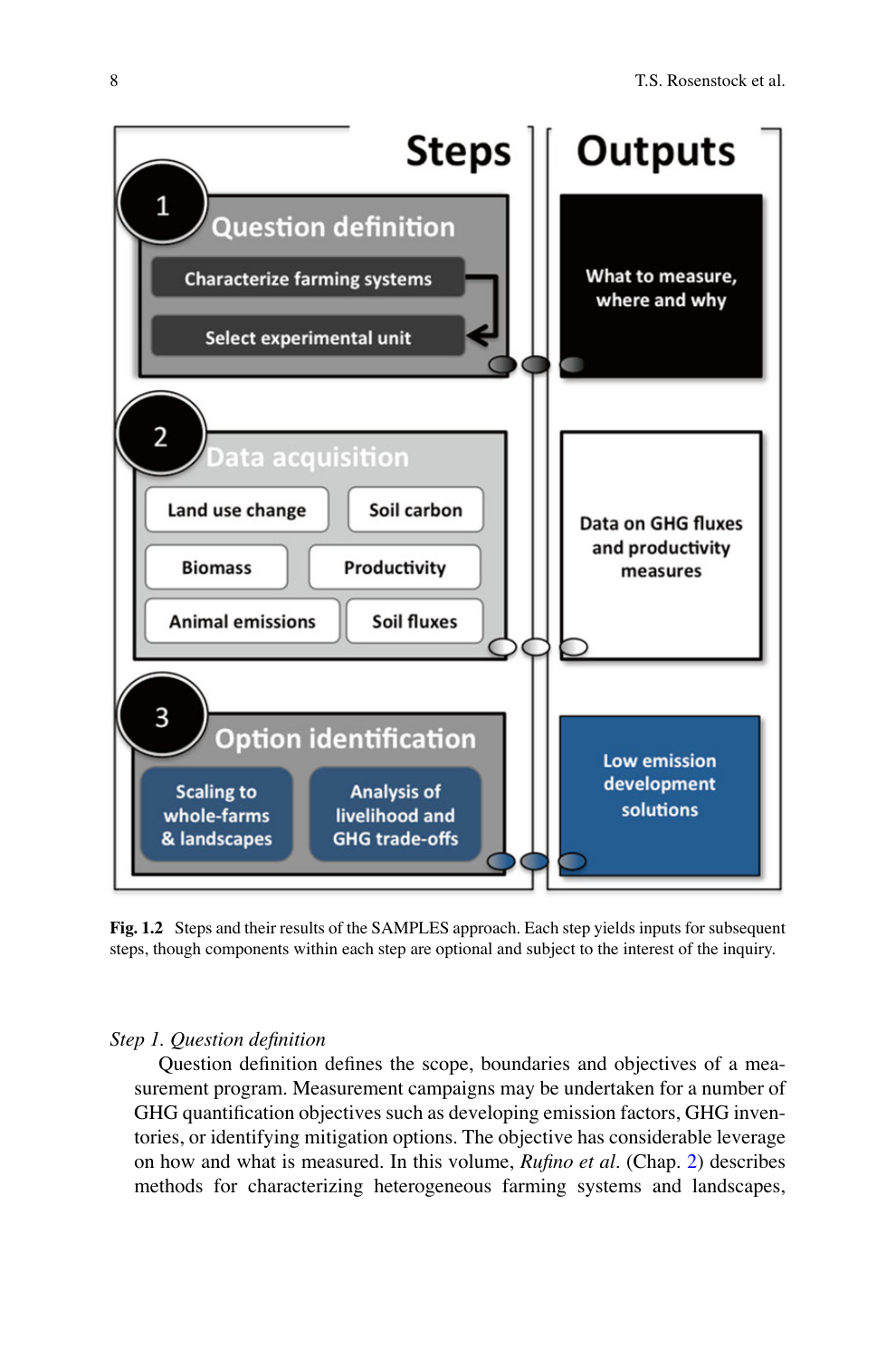identifying the critical control points in terms of food security and GHG emissions in farming systems and landscapes. This characterization of the system generates fundamental information about the distribution and importance of farming activities in the landscape. Though often overlooked, depending on the preferences and priorities of donors or researchers, systems characterization is critical to target measurements to the most relevant areas in a landscape and stratify the landscape to inform sampling design.

#### *Step 2. Data acquisition*

Data acquisition is the "nuts and bolts" of quantification. It represents the activities that are conducted to measure and estimate GHG fluxes or changes in carbon stocks. The six chapters that make up this step discuss methods to quantify stocks, stock changes and fluxes of the major GHG sources and sinks including land-use and land-cover change ( *Kearney and Smukler* Chap. [3\)](http://dx.doi.org/10.1007/978-3-319-29794-1_3), greenhouse gas emissions from soils ( *Butterbach-Bahl et al* . Chap. [4\)](http://dx.doi.org/10.1007/978-3-319-29794-1_4), methane emissions due to enteric fermentation in ruminants (*Goopy et al.* Chap. [5\)](http://dx.doi.org/10.1007/978-3-319-29794-1_5), carbon in biomass (*Kuyah et al. Chap. [6](http://dx.doi.org/10.1007/978-3-319-29794-1_6)*) and soil carbon stocks (*Saiz and Albrecht Chap. 7*). Methods to measure land productivity under agriculture—an essential input for tradeoff analysis—are treated separately ( *Sapkota et al* . Chap. [8](http://dx.doi.org/10.1007/978-3-319-29794-1_8)) (Table [1.1](#page-9-0) ).

 Each chapter provides a comparative analysis of existing methods for quantification, particularly evaluating methods across three key features—accuracy, scale, and cost (Table  $1.2$ ). Authors provide recommendations about how to select the optimal measurement approaches appropriate to the technical and financial constraints often encountered in developing countries, supplemented with discussion of the limitation of various methods. A central theme of the chapters is that GHG quantification is inherently inaccurate. The biogeochemistry of the processes that researchers are measuring coupled with the logistical practicalities of research mean that every measurement is only an estimate of the true flux. The researcher must therefore understand how different measurement approaches will affect their estimates and tailor measurement campaigns or quantification efforts to characterize the fluxes necessary to meet program objectives in a transparent and objective way. The resultant data on GHG fluxes produced from different sources and sinks can then be aggregated for partial or full GHG budgets using the guidelines from Chaps. [9](http://dx.doi.org/10.1007/978-3-319-29794-1_9)[–10](http://dx.doi.org/10.1007/978-3-319-29794-1_10).

*Step 3. Estimation of emissions and analysis of mitigation options*

The final step is to synthesize the results to identify emissions levels and mitigation options.

 Data acquisition in Step 2 may take place at multiple scales, ranging from point measurements of individual farming activities (such as soil carbon measurements) to pixel analysis at various resolutions of land-use and land-cover change. It is then necessary to extrapolate these point measurements of individual features back to scales of interest (fields, farms, or landscapes). *Rosenstock et al* . (Chap. [9](http://dx.doi.org/10.1007/978-3-319-29794-1_9)) describe the three principal ways that this can be accomplished: empirical, process-based models or a combination of both. *Van Wijk et al* . (Chap.  [10\)](http://dx.doi.org/10.1007/978-3-319-29794-1_10) provide guidance on approaches to synthesize all the data to produce esti-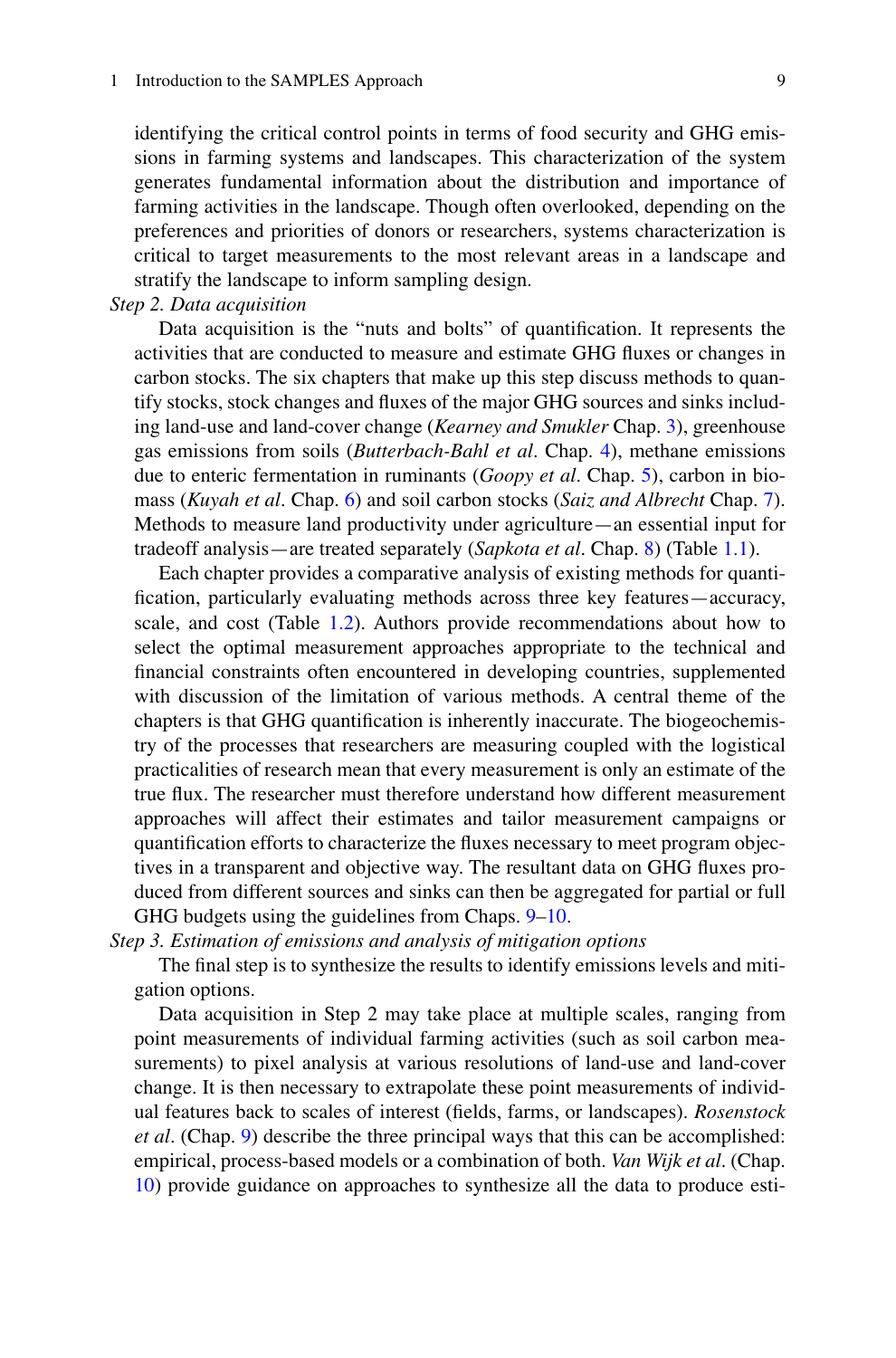| SAMPLES chapter                                                   | 1996 IPCC guidelines              | 2006 IPCC guidelines                 |  |
|-------------------------------------------------------------------|-----------------------------------|--------------------------------------|--|
|                                                                   |                                   |                                      |  |
| Chapter 3: Determining GHG<br>emissions and removals              | 5 Land-use change and<br>forestry | 3B Land                              |  |
| associated with land-use and                                      |                                   |                                      |  |
| land-cover change                                                 |                                   |                                      |  |
| Chapter 4: Measuring GHG                                          | 4C Rice cultivation               | 3C2 Liming                           |  |
| emissions from managed and<br>natural soils                       | 4D Agricultural soils             | 3C3 Urea application                 |  |
|                                                                   |                                   | 3C4 Direct $N_2O$ emissions          |  |
|                                                                   |                                   | from managed soils                   |  |
|                                                                   |                                   | 3C7 Rice cultivations                |  |
| Chapter 5: Measuring methane                                      | 4A Enteric fermentation           | 3A1 Enteric fermentation             |  |
| emissions from ruminants                                          |                                   |                                      |  |
| Chapter 6: Quantifying tree                                       | 5A Changes in forest and          | 3B1 Forest land                      |  |
| biomass carbon stocks and<br>fluxes in agricultural<br>landscapes | other woody biomass stocks        |                                      |  |
|                                                                   | 5B Forest and grassland           | 3B2 Cropland                         |  |
|                                                                   | conversion                        |                                      |  |
|                                                                   | 5C Abandonment of managed         | 3B3 Grassland                        |  |
|                                                                   | lands                             |                                      |  |
|                                                                   | 5-FL Forest land                  |                                      |  |
|                                                                   | 5-CL Cropland                     |                                      |  |
|                                                                   | 5-GL Grassland                    |                                      |  |
| Chapter 7: Methods for                                            | 5B Forest and grassland           | 3B2 Cropland                         |  |
| quantification of soil carbon                                     | conversion                        |                                      |  |
| stocks and changes                                                | 5C Abandonment of managed         | 3B3 Grassland                        |  |
|                                                                   | lands                             |                                      |  |
|                                                                   | $5D CO2$ emissions and            |                                      |  |
|                                                                   | removals from soil                |                                      |  |
|                                                                   | 5-FL Forest land                  |                                      |  |
|                                                                   | 5-CL Cropland                     |                                      |  |
|                                                                   | 5-GL Grassland                    |                                      |  |
| Chapter 8: Yield estimation of                                    | 4F Field burning of               | 3C1b Biomass burning on<br>croplands |  |
| food and non-food crops in                                        | agricultural residues (for        |                                      |  |
| smallholder production systems                                    | calculating residue quantities)   |                                      |  |

<span id="page-9-0"></span>**Table 1.1** Chapters of this volume and their associated IPCC source and sink categories (IPCC) 1996, [2006](#page-11-15))

mates of tradeoffs or synergies in various farm or landscape management activities-for example, activities that support mitigation as well as adaptation to climate change. Tradeoff analysis, though originating in the 1970s, has been developing rapidly due to increase in computing power and advances in theory and modeling frameworks. However, the authors stress that practical analysis has to include stakeholders to integrate their own perspectives and preferences for the analysis to be practically valuable. By developing estimates of GHG fluxes at relevant scales and analyzing tradeoffs, the approaches detailed in this volume can inform low-emissions development planning.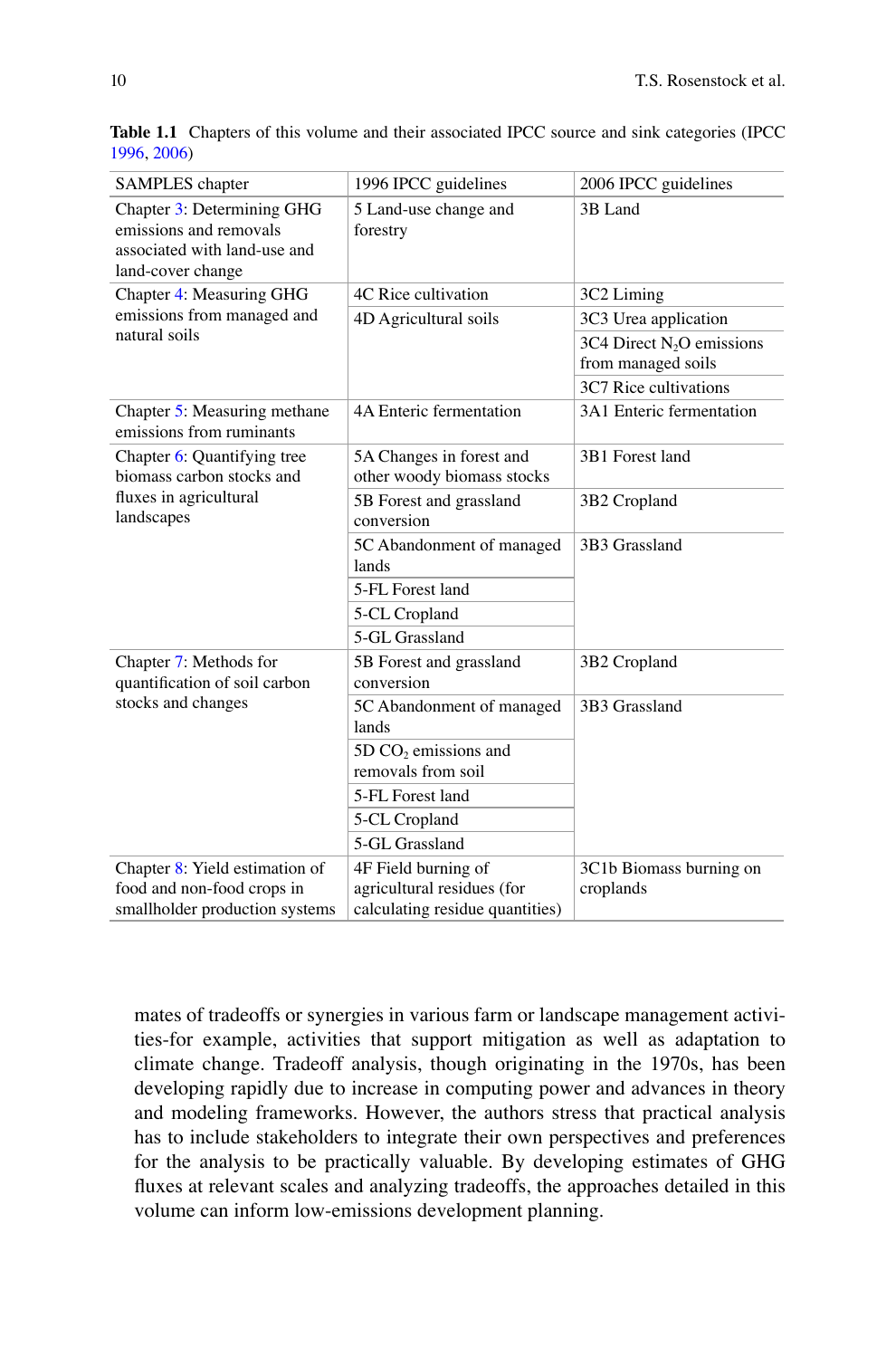|                              | Experimental considerations                                                                       |                                                                                                          |                                                                                                                                     |                                                                                                         |  |
|------------------------------|---------------------------------------------------------------------------------------------------|----------------------------------------------------------------------------------------------------------|-------------------------------------------------------------------------------------------------------------------------------------|---------------------------------------------------------------------------------------------------------|--|
| Method                       | Accuracy                                                                                          | Scale                                                                                                    | Costs                                                                                                                               | Select uses                                                                                             |  |
| <b>Enteric fermentation</b>  |                                                                                                   |                                                                                                          |                                                                                                                                     |                                                                                                         |  |
| Empirical<br>equations       | Low, subject to<br>variability in feed<br>intake and<br>emissions<br>relationships                | Large, many<br>animals,<br>herds, and<br>inventories                                                     | Low, when based<br>on just numbers of<br>animals but<br>increase when feed<br>intake is measured                                    | - Inventories                                                                                           |  |
| Respiration<br>chambers      | High temporal<br>resolution<br>measurements<br>with sophisticated<br>equipment                    | Small, limited<br>to only a few<br>animals                                                               | High, specialized<br>equipment for<br>accurate high<br>resolution<br>measurements and<br>animal<br>maintenance                      | <b>Emission factors</b><br>Mitigation options                                                           |  |
| SF <sub>6</sub>              | Moderate to high                                                                                  | Small.<br>animals and<br>herds                                                                           | Moderate, requires<br>specialized<br>equipment and<br>skills                                                                        | Emission factors,<br>$\overline{\phantom{0}}$<br>especially of<br>grazing animals<br>Mitigation options |  |
| Soil emissions               |                                                                                                   |                                                                                                          |                                                                                                                                     |                                                                                                         |  |
| Laboratory<br>incubations    | Low, measure<br>emission<br>potential and may<br>not match field<br>conditions                    | Large, with<br>potential for<br>many<br>hundreds of<br>samples that<br>can span large<br>spatial extents | (Relatively) low<br>per sample due to<br>minimal field<br>requirements                                                              | - Emission potential<br>- Identify hotspots<br>of emissions<br>- Mechanistic<br>research                |  |
|                              |                                                                                                   |                                                                                                          |                                                                                                                                     | Model<br>$\equiv$<br>parameterization                                                                   |  |
| Manual<br>static<br>chambers | Moderate, high<br>spatial and<br>temporal<br>variability can<br>lead to poor<br>estimates         | Moderate,<br>with pooling<br>methods<br>capable of<br>collecting<br>data from<br>many sites              | Moderate,<br>relatively cheap<br>but field and lab<br>costs become<br>prohibitively<br>expensive in many<br>developing<br>countries | <b>Inventories</b><br>$-$<br><b>Emission factors</b><br>Mitigation options<br>$-$                       |  |
| Automatic<br>chambers        | High, overcome<br>temporal<br>variability issues<br>but limited in<br>numbers because<br>of costs | Small.<br>generally only<br>one site is<br>measured at a<br>time                                         | High, the infield<br>system represents a<br>significant cost per<br>measurement                                                     | <b>Emission factors</b><br>$\overline{\phantom{0}}$<br>Mechanistic<br>$-$<br>research                   |  |

<span id="page-10-0"></span> **Table 1.2** Examples of measurements options and their accuracy, cost, and scale implications based on analyses in this volume

**Open Access** This chapter is distributed under the terms of the Creative Commons Attribution 4.0 International License [\(http://creativecommons.org/licenses/by/4.0/](http://creativecommons.org/licenses/by/4.0/)), which permits use, duplication, adaptation, distribution and reproduction in any medium or format, as long as you give appropriate credit to the original author(s) and the source, a link is provided to the Creative Commons license and any changes made are indicated.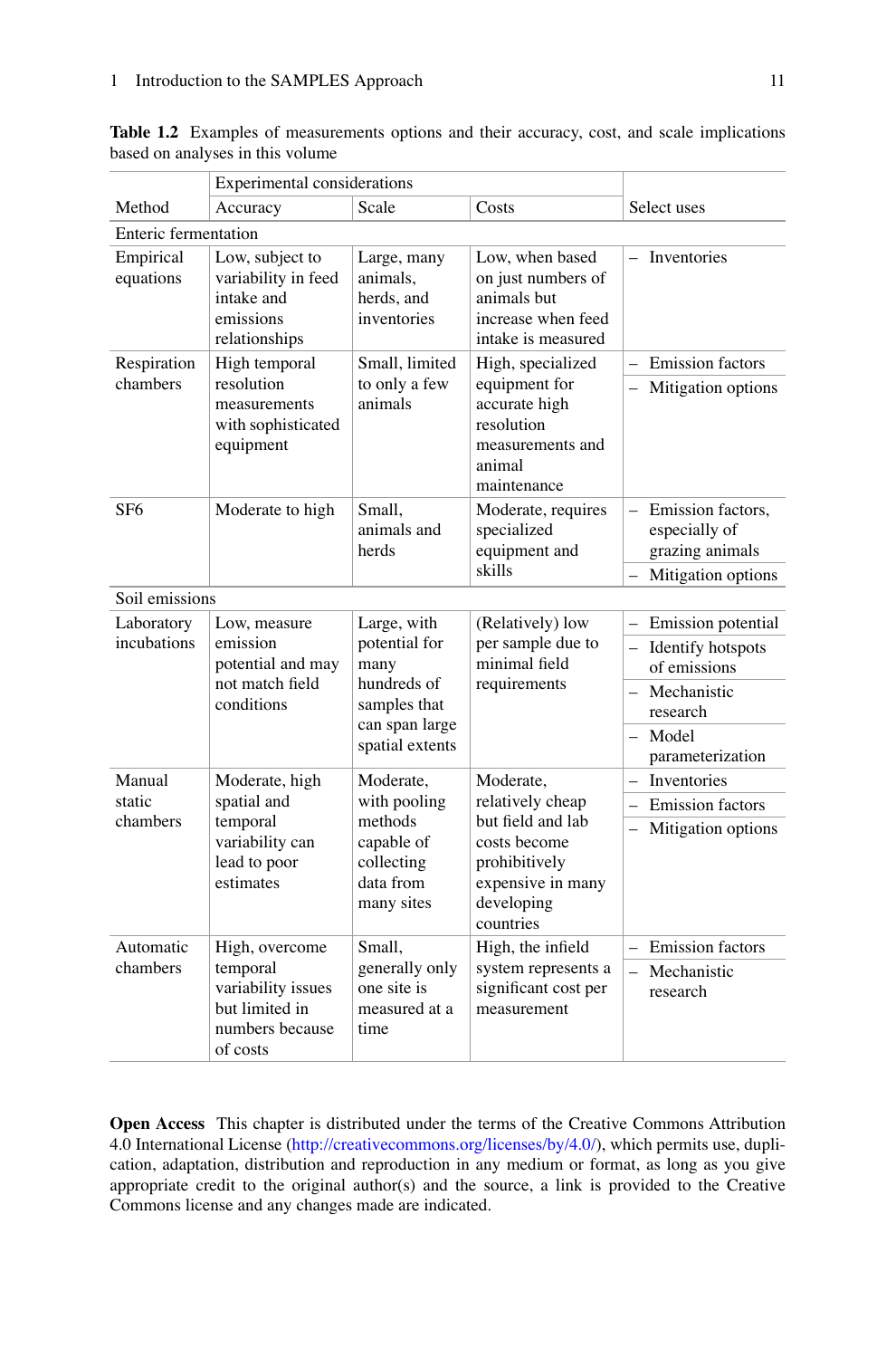The images or other third party material in this chapter are included in the work's Creative Commons license, unless indicated otherwise in the credit line; if such material is not included in the work's Creative Commons license and the respective action is not permitted by statutory regulation, users will need to obtain permission from the license holder to duplicate, adapt or reproduce the material.

## **References**

- <span id="page-11-8"></span> Bernoux M, Branca G, Carro A, Lipper L (2010) Ex-ante greenhouse gas balance of agriculture and forestry development programs. Sci Agric 67(1):31–40
- <span id="page-11-11"></span> Colomb V, Touchemoulin O, Bockel L, Chotte J-L, Martin S, Tinlot M, Bernoux M (2013) Selection of appropriate calculators for landscape-scale greenhouse gas assessment for agriculture and forestry. Environ Res Lett 8:015029
- <span id="page-11-6"></span> Del Grosso SJ, Wirth J, Ogle SM, Parton WJ (2008) Estimating agricultural nitrous oxide emissions. Trans Am Geophys Union 89:529–530
- <span id="page-11-3"></span> Dickhöfer U, Butterbach-Bahl K, Pelster D (2014) What is needed for reducing the greenhouse gas footprint? Rural21 48:31–33
- <span id="page-11-2"></span> Ding W, Cai Y, Cai Z, Yagi K, Zheng X (2007) Soil respiration under maize crops: effects of water, temperature, and nitrogen fertilization. Soil Sci Soc Am J 71(3):944–951
- <span id="page-11-10"></span> FAO (2015) FAOSTAT. Food and Agriculture Organization of the United Nations, Rome, Italy. http://faostat.fao.org. Accessed 10 April 2015
- <span id="page-11-9"></span> Hillier J, Walter C, Malin D, Garcia-Suarez T, Mila-i-Canals L, Smith P (2011) A farm-focused calculator for emissions from crop and livestock production. Environmental Modell Softw 26(9): 1070–1078
- <span id="page-11-12"></span> Howden SM, Soussana J-F, Tubiello FN, Chhetri N, Dunlop M, Meinke H (2011) Adapting agriculture to climate change. In: Cleugh H, Smith MS, Battaglia M, Graham P (eds) Climate change: science and solutions for Australia. CSIRO, Melbourne, pp 85–96
- <span id="page-11-14"></span>IPCC (1996) Revised 1996 IPCC Guidelines for National Greenhouse Gas Inventories. OECD, Paris
- <span id="page-11-15"></span> IPCC (2006) 2006 IPCC Guidelines for National Greenhouse Gas Inventories. Eggleston HS, Buendia L, Miwa K, Ngara T, Tanabe K (eds) Prepared by the National Greenhouse Gas Inventories Programme. IGES, Japan
- <span id="page-11-1"></span> Linquist B, Van Groenigen KJ, Adviento-Borbe MA, Pittelkow C, Van Kessel C (2012) An agronomic assessment of greenhouse gas emissions from major cereal crops. Glob Chang Biol 18:194–209
- <span id="page-11-7"></span> Millar N, Philip Robertson G, Grace PR, Gehl RJ, Hoben JP (2010) Nitrogen fertilizer management for nitrous oxide  $(N_2O)$  mitigation in intensive corn (Maize) production: an emissions reduction protocol for US Midwest agriculture. Insectes Soc 57:185–204
- <span id="page-11-5"></span> Milne E, Neufeldt H, Rosenstock T, Smalligan M, Cerri CE, Malin D, Easter M, Bernoux M, Ogle S, Casarim F, Pearson T, Bird DN, Steglich E, Ostwald M, Denef K, Paustian K (2013) Methods for the quantification of GHG emissions at the landscape level for developing countries in smallholder contexts. Environ Res Lett 8:015019
- <span id="page-11-13"></span> Nayak D, Hillier J, Feliciano D, Vetter S. CCAFS-MOT: a screening tool. Presented at a learning session during the 20th session of the Conference of the Parties to the United Nations Framework Convention on Climate Change, Lima, Peru, 3 Dec 2014. [http://ccafs.cgiar.org/](http://ccafs.cgiar.org/mitigation-options-tool-agriculture) [mitigation-options-tool-agriculture](http://ccafs.cgiar.org/mitigation-options-tool-agriculture). Accessed 10 April 2015
- <span id="page-11-4"></span> Ogle SM, Olander L, Wollenberg L, Rosenstock T, Tubiello F, Paustian K, Buendia L, Nihart A, Smith P (2014) Reducing greenhouse gas emissions and adapting agricultural management for climate change in developing countries: providing the basis for action. Glob Chang Biol 20(1):1–6
- <span id="page-11-0"></span> Olander LP, Wollenberg E, Tubiello FN, Herold M (2014) Synthesis and review: advancing agricultural greenhouse gas quantification. Environ Res Lett 9:075003